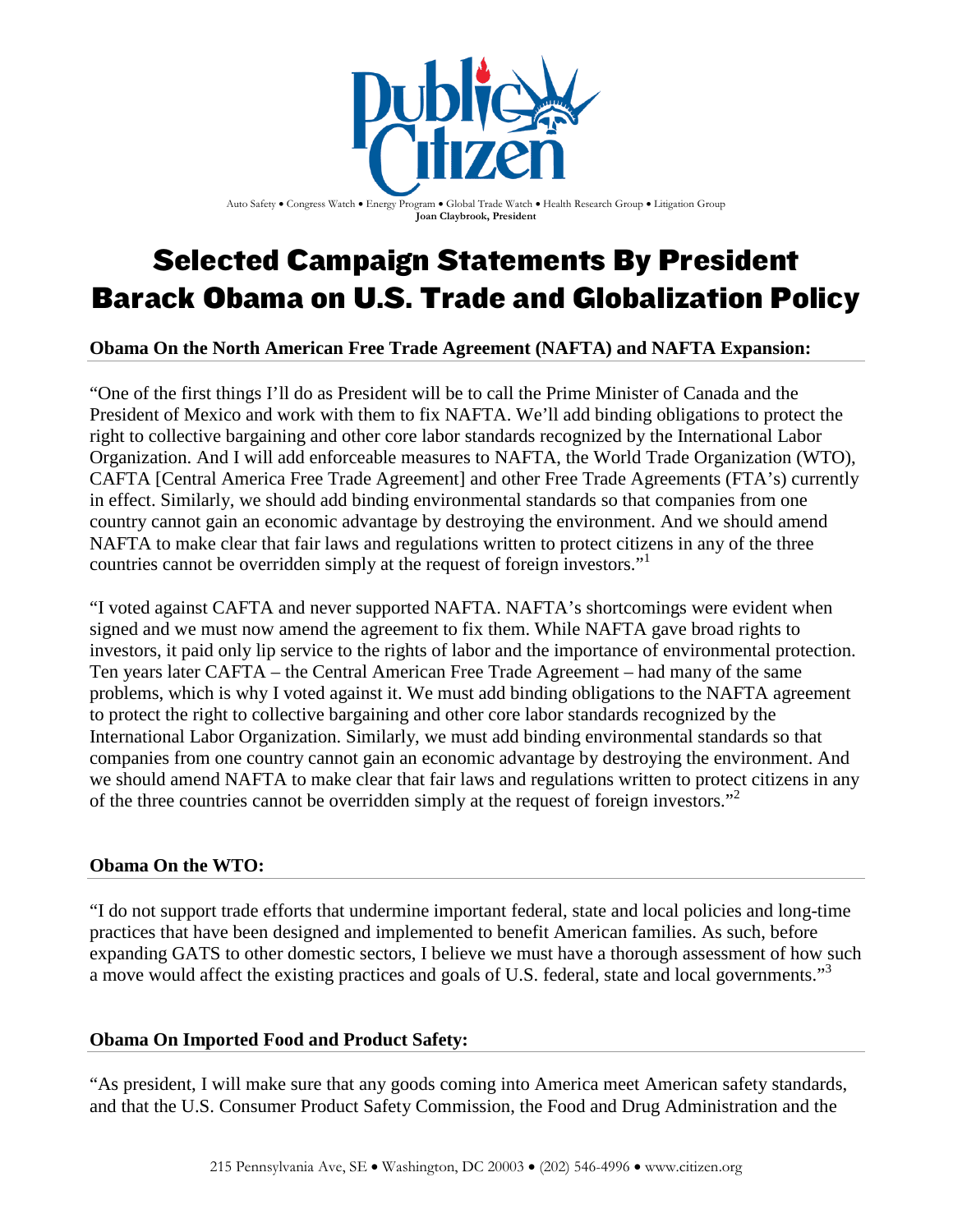other agencies that protect consumers have the tools necessary to make sure that what we're buying is safe." $^{4}$  $^{4}$  $^{4}$ 

"I will enforce Buy America requirements to protect specialty crops. I also support immediate implementation of the Country of Origin Labeling law, which will require meat products and specialty crops including fruits and vegetables to indicate their country of origin. I believe that American producers should be able to distinguish their products from imported ones and that consumers deserve the right to know where their food comes from."[5](#page-3-4)

"As president, I will also mandate independent, third-party system of all children's toys and other consumer products before they enter the United States. I will dramatically increase resources for the Consumer Product Safety Commission (CPSC). I will work with the Chinese government and other foreign governments to establish a better system, including the possibility of stationing U.S. inspectors in overseas factories, to monitor and act when dangerous toys, food and other products are identified… I believe that we must have strong standards to accept imports of food and other products. Equivalent standards do not necessarily have to be identical to ours, but they must achieve the same level of protection for consumers. I support ensuring that our trade agreements include protections for consumers that are as good as U.S. safety standards."[6](#page-3-5)

## **Obama On Investment Rights:**

"With regards to provisions in several FTAs that give foreign investors the right to sue governments directly in foreign tribunals, I will ensure that foreign investor rights are strictly limited and will fully exempt any law or regulation written to protect public safety or promote the public interest. And I will never agree to granting foreign investors any rights in the U.S. greater than those of Americans."

## **Obama On Trade Negotiating Authority:**

"I will replace Fast Track with a process that includes criteria determining appropriate negotiating partners that includes an analysis of labor and environmental standards as well as the state of civil society in those countries. Finally, I will ensure that Congress plays a strong and informed role in our international economic policy and in any future agreements we pursue and in our efforts to amend existing agreements."<sup>[8](#page-3-7)</sup>

"I oppose extending or renewing the current Fast Track authority as designed, but would support a redesigned process that provided for greater transparency, more democratic participation, and required labor and environmental provisions in the core of agreements."<sup>[9](#page-3-8)</sup>

"I will not support extension of the existing Fast Track process that expired. I have not and would not support renewing Trade Promotion Authority for this President. The current Fast Track process does not mandate that agreements include binding labor and environmental protections nor does it give an adequate role to Congress in the selection and design of agreements. I will work with Congressional leaders to ensure that any new TPA authority fix these basic failings and open up the process to the American people for their participation and scrutiny."[10](#page-3-9)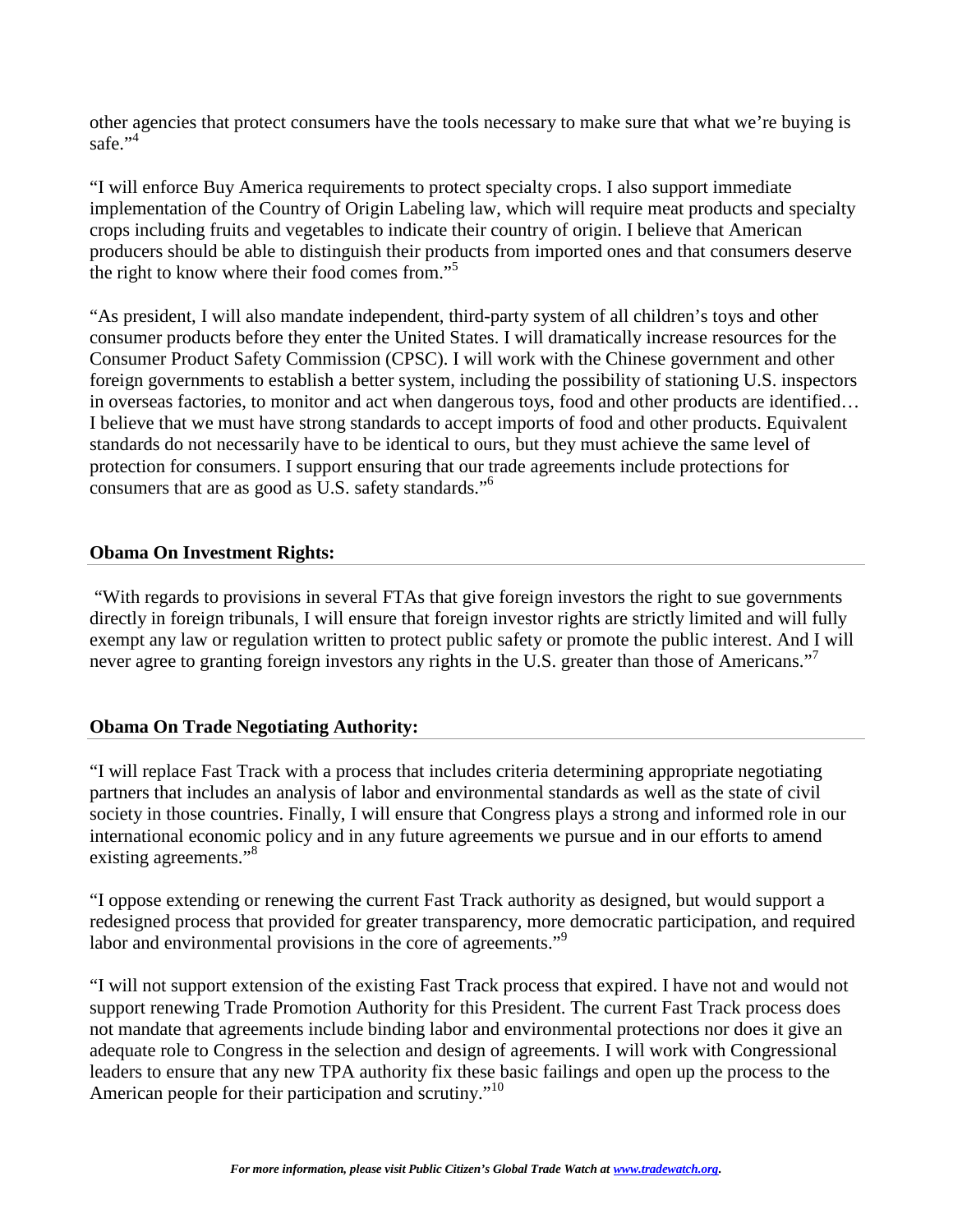"The process used to negotiate NAFTA, the text of the agreement itself having failed to include labor and environmental protections, and the inadequate consideration or transition assistance for those who would lose their jobs in both countries as a result of changing production patterns, all contributed to a failure of governance and that has indisputably hurt us."<sup>[11](#page-3-10)</sup>

### **Obama On Agriculture:**

"I will work to maintain the American farmer's competitiveness around the world, and ensure the growth of family farms. My pro-American trade agenda will ensure the interests of farmers and ranchers are not traded off in favor of other industries. I will work to ensure that all trade agreements contain strong and enforceable labor, environmental, and health and safety standards so American farmers are able to compete on a level playing field. I will instruct the U.S. Trade Representative (USTR) to negotiate agreements that grant American products access commensurate to access provided foreign products to the U.S. market, and I will examine existing U.S. trade agreements like NAFTA and CAFTA to ensure they do not undermine U.S. farmers.<sup>[12](#page-3-11)</sup>

### **Obama On Labor and Environmental Standards:**

"I strongly support the inclusion of meaningful, enforceable labor and environmental standards in all trade agreements. As president, I will work to ensure that the U.S. again leads the world in ensuring that consumer products produced across the world are done in a manner that supports workers, not undermines them. $113$  $113$ 

### **Obama On Global Warming and Trade Agreements:**

"The U.S. must lead efforts to combat climate change, but the only effective solution to this global problem will require the development and enforcement of an equitable global agreement that includes the participation of all our major trading partners. I will take all necessary and appropriate steps to ensure that policies designed to reduce global warming pollution are not constrained by trade agreements."<sup>[14](#page-3-13)</sup>

### **Obama on Health Care and Trade Agreements:**

"I am committed to signing a universal health care plan into law by the end of my first term of office. I will instruct my USTR appointee to examine any existing WTO regulations, as well as proposed policies put forward by the outgoing Bush Administration, to ensure that these are no existing trade regulations that will affect implementation of this goal."<sup>[15](#page-3-14)</sup>